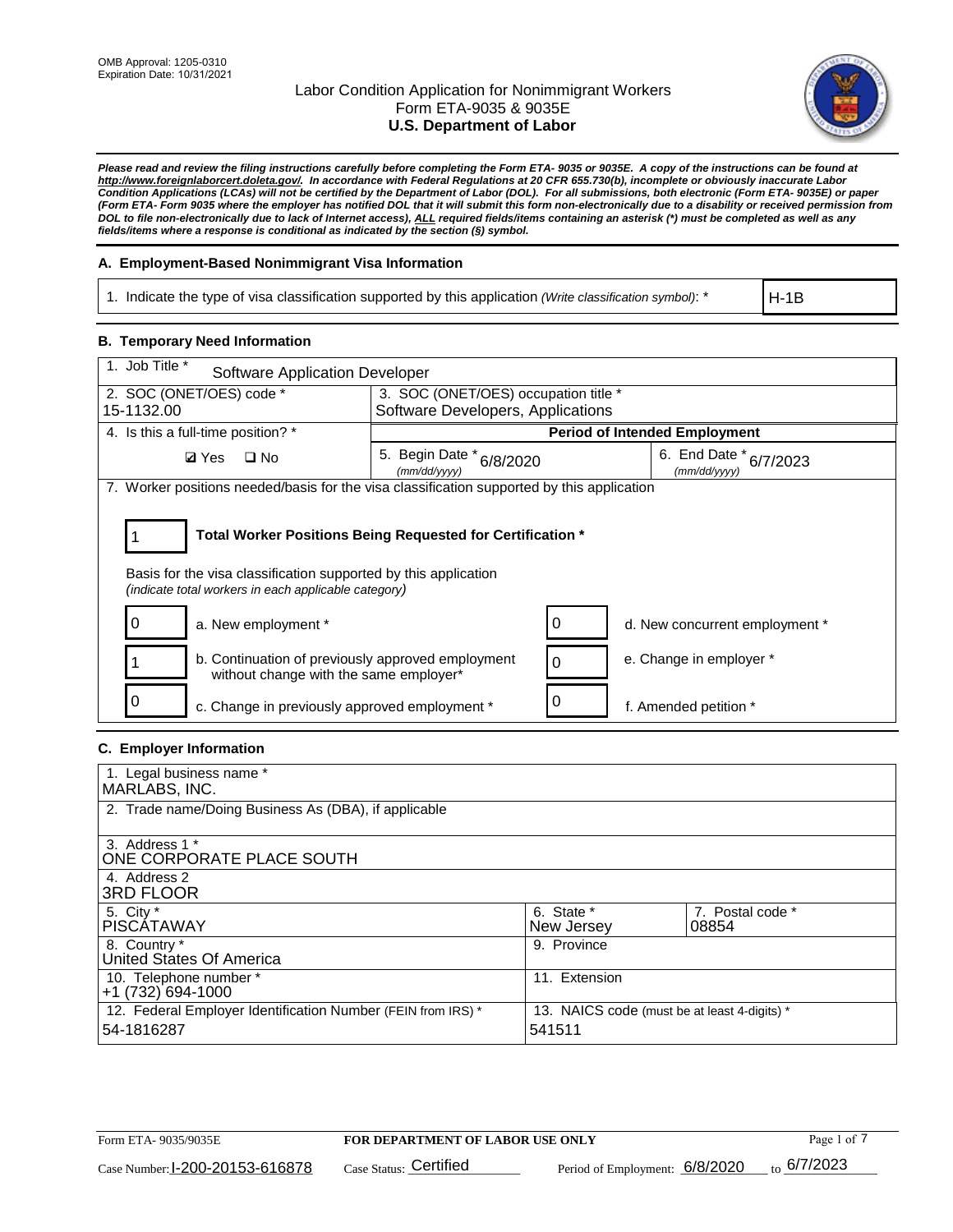

# **D. Employer Point of Contact Information**

**Important Note**: The information contained in this Section must be that of an employee of the employer who is authorized to act on behalf of the employer in labor certification matters. The information in this Section must be different from the agent or attorney information listed in Section E, unless the attorney is an employee of the employer.

| 1. Contact's last (family) name *               | 2. First (given) name * |                          | 3. Middle name(s)         |
|-------------------------------------------------|-------------------------|--------------------------|---------------------------|
| Vidyadharan                                     | Sanjay                  |                          |                           |
| 4. Contact's job title *<br>Chief Legal Officer |                         |                          |                           |
| 5. Address 1 *<br>One Corporate Place South     |                         |                          |                           |
| 6. Address 2<br><b>Third Floor</b>              |                         |                          |                           |
| 7. City *<br>Piscataway                         |                         | 8. State *<br>New Jersey | 9. Postal code *<br>08854 |
| 10. Country *<br>United States Of America       |                         | 11. Province             |                           |
| 12. Telephone number *                          | Extension<br>13.        | 14. E-Mail address       |                           |
| +1 (732) 694-1000                               |                         | sanjay@marlabs.com       |                           |

# **E. Attorney or Agent Information (If applicable)**

**Important Note**: The employer authorizes the attorney or agent identified in this section to act on its behalf in connection with the filing of this application.

| 1. Is the employer represented by an attorney or agent in the filing of this application? *<br>If "Yes," complete the remainder of Section E below. |                                     | $\square$ Yes                  | <b>Ø</b> No                                                                           |  |                   |  |
|-----------------------------------------------------------------------------------------------------------------------------------------------------|-------------------------------------|--------------------------------|---------------------------------------------------------------------------------------|--|-------------------|--|
| 2. Attorney or Agent's last (family) name §                                                                                                         | 3. First (given) name $\S$          |                                |                                                                                       |  | 4. Middle name(s) |  |
|                                                                                                                                                     |                                     |                                |                                                                                       |  |                   |  |
| 5. Address 1 §                                                                                                                                      |                                     |                                |                                                                                       |  |                   |  |
| 6. Address 2                                                                                                                                        |                                     |                                |                                                                                       |  |                   |  |
| 7. City §                                                                                                                                           |                                     | 8. State §<br>9. Postal code § |                                                                                       |  |                   |  |
| 10. Country §                                                                                                                                       |                                     | 11. Province                   |                                                                                       |  |                   |  |
| 12. Telephone number §                                                                                                                              | 14. E-Mail address<br>13. Extension |                                |                                                                                       |  |                   |  |
| 15. Law firm/Business name §                                                                                                                        |                                     |                                | 16. Law firm/Business FEIN §                                                          |  |                   |  |
| 17. State Bar number (only if attorney) §                                                                                                           |                                     |                                | 18. State of highest court where attorney is in good<br>standing (only if attorney) § |  |                   |  |
| 19. Name of the highest State court where attorney is in good standing (only if attorney) §                                                         |                                     |                                |                                                                                       |  |                   |  |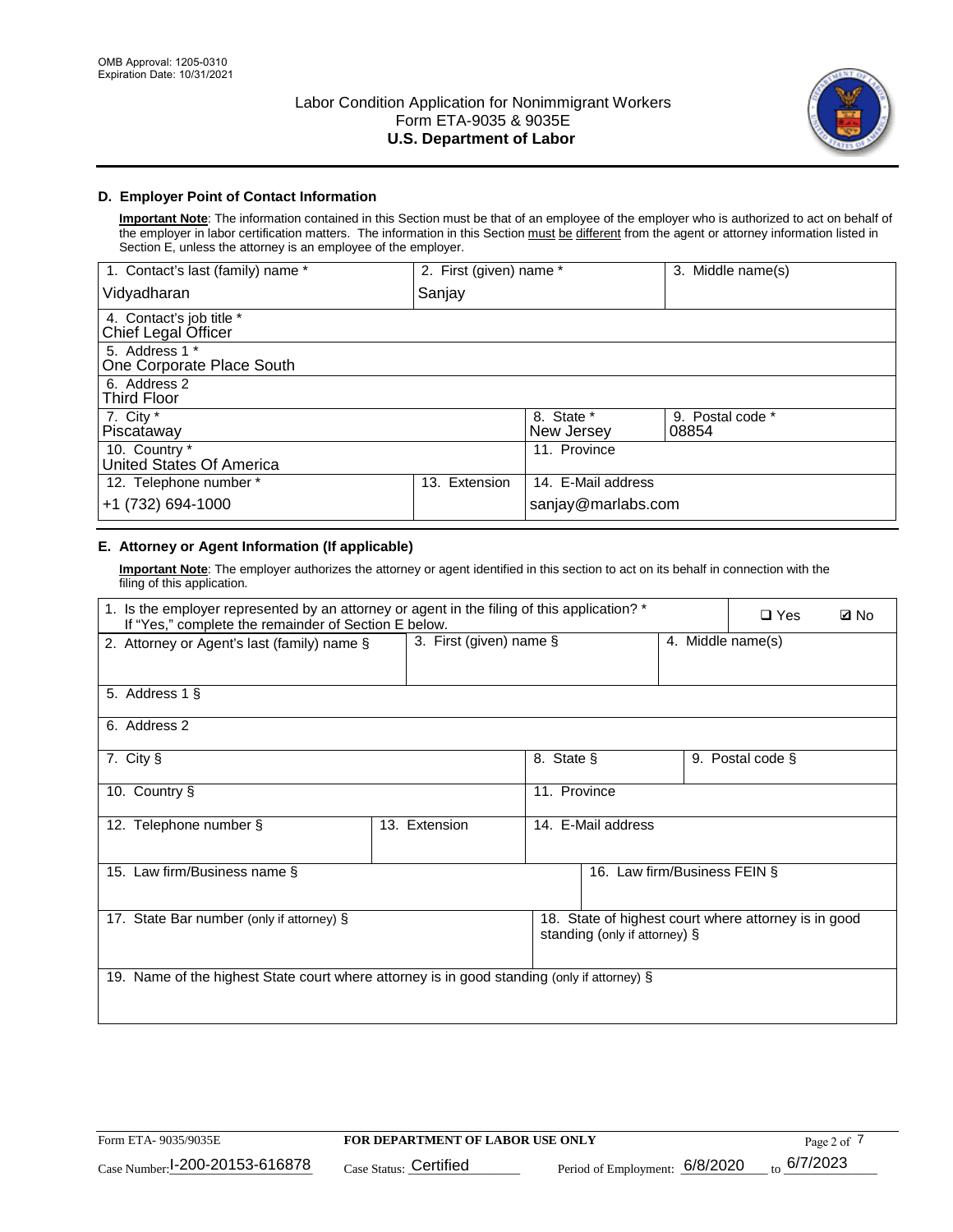

### **F. Employment and Wage Information**

**Important Note**: The employer must define the intended place(s) of employment with as much geographic specificity as possible. Each intended place(s) of employment listed below must be the worksite or physical location where the work will actually be performed and cannot be a P.O. Box. The employer must identify all intended places of employment, including those of short duration, on the LCA. 20 CFR 655.730(c)(5). If the employer is submitting this form non-electronically and the work is expected to be performed in more than one location, an attachment must be submitted in order to complete this section. An employer has the option to use either a single Form ETA-9035/9035E or multiple forms to disclose all intended places of employment. If the employer has more than ten (10) intended places of employment at the time of filing this application, the employer must file as many additional LCAs as are necessary to list all intended places of employment. See the form instructions for further information about identifying all intended places of employment.

### a.*Place of Employment Information* 1

|                             | 1. Enter the estimated number of workers that will perform work at this place of employment under<br>the LCA.*                 |  |                                          |                      |              |              |
|-----------------------------|--------------------------------------------------------------------------------------------------------------------------------|--|------------------------------------------|----------------------|--------------|--------------|
|                             | 2. Indicate whether the worker(s) subject to this LCA will be placed with a secondary entity at this<br>place of employment. * |  |                                          |                      | <b>Ø</b> Yes | $\square$ No |
|                             | 3. If "Yes" to question 2, provide the legal business name of the secondary entity. §                                          |  |                                          |                      |              |              |
|                             | <b>WALMART</b>                                                                                                                 |  |                                          |                      |              |              |
|                             | 4. Address 1 *<br>805 SE MOBERLY LN                                                                                            |  |                                          |                      |              |              |
|                             | 5. Address 2                                                                                                                   |  |                                          |                      |              |              |
| 6. City $*$                 |                                                                                                                                |  | 7. County *                              |                      |              |              |
|                             | <b>BENTONVILLE</b>                                                                                                             |  | <b>Benton</b>                            |                      |              |              |
| Arkansas                    | 8. State/District/Territory *                                                                                                  |  | 9. Postal code *<br>72712                |                      |              |              |
|                             | 10. Wage Rate Paid to Nonimmigrant Workers *                                                                                   |  | 10a. Per: (Choose only one)*             |                      |              |              |
|                             | □ Hour □ Week □ Bi-Weekly □ Month ☑ Year<br>From * \$ 75800 00<br>To: $$$                                                      |  |                                          |                      |              |              |
|                             | 11. Prevailing Wage Rate *                                                                                                     |  | 11a. Per: (Choose only one)*             |                      |              |              |
|                             | $\sin 75712$ 00                                                                                                                |  | □ Hour □ Week □ Bi-Weekly □ Month ☑ Year |                      |              |              |
|                             | Questions 12-14. Identify the source used for the prevailing wage (PW) (check and fully complete only one): *                  |  |                                          |                      |              |              |
| 12.                         | a. PWD tracking number §<br>A Prevailing Wage Determination (PWD) issued by the Department of Labor                            |  |                                          |                      |              |              |
| 13.<br>$\blacktriangledown$ | A PW obtained independently from the Occupational Employment Statistics (OES) Program                                          |  |                                          |                      |              |              |
|                             | a. Wage Level (check one): §                                                                                                   |  |                                          | b. Source Year §     |              |              |
|                             | ☑ ⊪<br>□⊪<br>$\Box$ IV<br>⊓⊥<br>$\Box$ N/A                                                                                     |  |                                          | 7/1/2019 - 6/30/2020 |              |              |
| 14.                         | A PW obtained using another legitimate source (other than OES) or an independent authoritative source                          |  |                                          |                      |              |              |
|                             | a. Source Type (check one): §                                                                                                  |  |                                          | b. Source Year §     |              |              |
|                             | $\Box$ CBA<br>$\Box$ DBA<br>$\square$ SCA<br>$\Box$ Other/ PW Survey                                                           |  |                                          |                      |              |              |
|                             | c. If responded "Other/ PW Survey" in question 14.a, enter the name of the survey producer or publisher §                      |  |                                          |                      |              |              |
|                             |                                                                                                                                |  |                                          |                      |              |              |
|                             | d. If responded "Other/ PW Survey" in question 14.a, enter the title or name of the PW survey §                                |  |                                          |                      |              |              |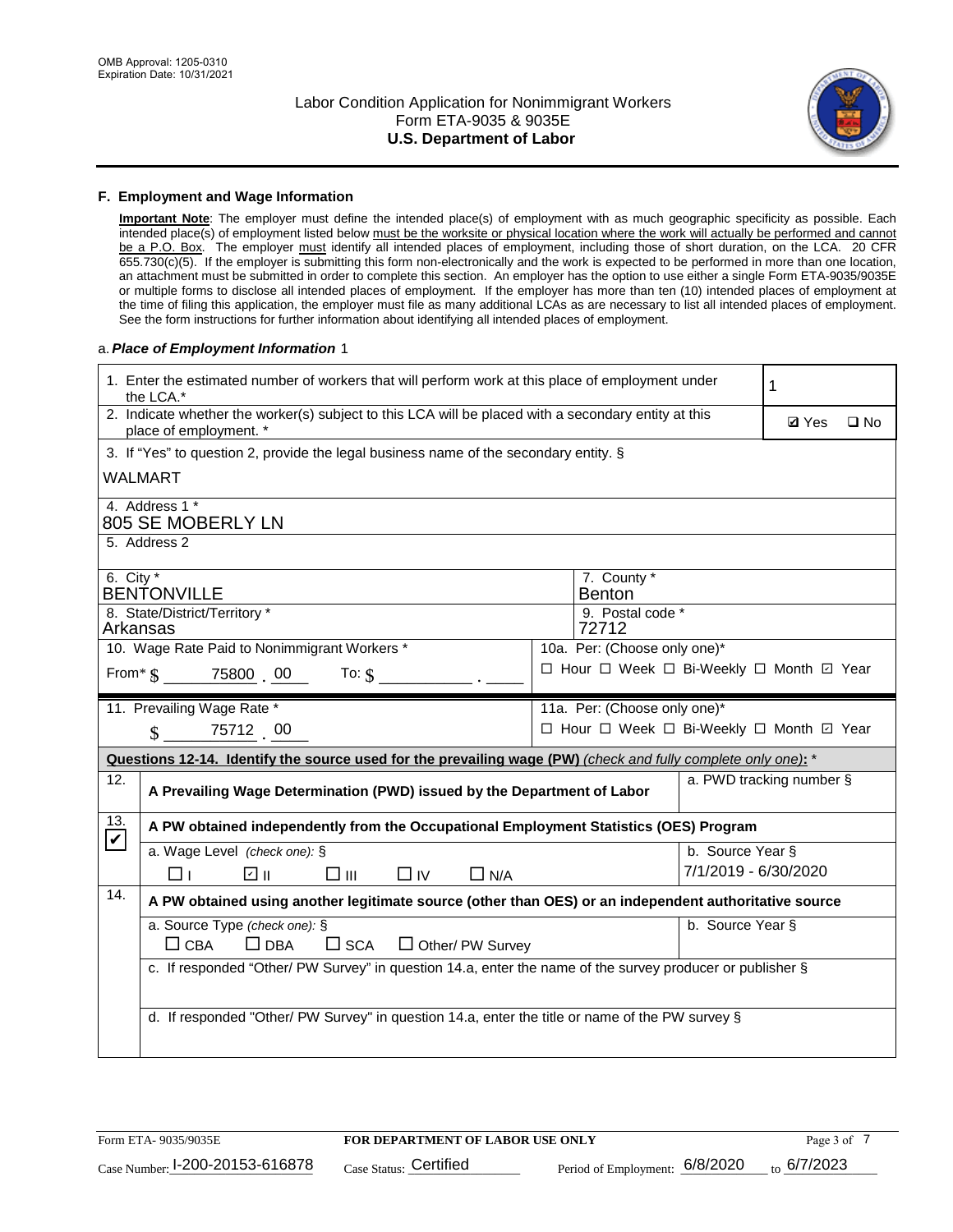

# **G. Employer Labor Condition Statements**

! *Important Note:* In order for your application to be processed, you MUST read Section G of the Form ETA-9035CP - General Instructions for the 9035 & 9035E under the heading "Employer Labor Condition Statements" and agree to all four (4) labor condition statements summarized below:

- (1) **Wages:** The employer shall pay nonimmigrant workers at least the prevailing wage or the employer's actual wage, whichever is higher, and pay for non-productive time. The employer shall offer nonimmigrant workers benefits and eligibility for benefits provided as compensation for services on the same basis as the employer offers to U.S. workers. The employer shall not make deductions to recoup a business expense(s) of the employer including attorney fees and other costs connected to the performance of H-1B, H-1B1, or E-3 program functions which are required to be performed by the employer. This includes expenses related to the preparation and filing of this LCA and related visa petition information. 20 CFR 655.731;
- (2) **Working Conditions:** The employer shall provide working conditions for nonimmigrants which will not adversely affect the working conditions of workers similarly employed. The employer's obligation regarding working conditions shall extend for the duration of the validity period of the certified LCA or the period during which the worker(s) working pursuant to this LCA is employed by the employer, whichever is longer. 20 CFR 655.732;
- (3) **Strike, Lockout, or Work Stoppage:** At the time of filing this LCA, the employer is not involved in a strike, lockout, or work stoppage in the course of a labor dispute in the occupational classification in the area(s) of intended employment. The employer will notify the Department of Labor within 3 days of the occurrence of a strike or lockout in the occupation, and in that event the LCA will not be used to support a petition filing with the U.S. Citizenship and Immigration Services (USCIS) until the DOL Employment and Training Administration (ETA) determines that the strike or lockout has ended. 20 CFR 655.733; and
- (4) **Notice:** Notice of the LCA filing was provided no more than 30 days before the filing of this LCA or will be provided on the day this LCA is filed to the bargaining representative in the occupation and area of intended employment, or if there is no bargaining representative, to workers in the occupation at the place(s) of employment either by electronic or physical posting. This notice was or will be posted for a total period of 10 days, except that if employees are provided individual direct notice by e-mail, notification need only be given once. A copy of the notice documentation will be maintained in the employer's public access file. A copy of this LCA will be provided to each nonimmigrant worker employed pursuant to the LCA. The employer shall, no later than the date the worker(s) report to work at the place(s) of employment, provide a signed copy of the certified LCA to the worker(s) working pursuant to this LCA. 20 CFR 655.734.

1. **I have read and agree to** Labor Condition Statements 1, 2, 3, and 4 above and as fully explained in Section G of the Form ETA-9035CP – General Instructions for the 9035 & 9035E and the Department's regulations at 20 CFR 655 Subpart H. \*

**Ø**Yes ロNo

## **H. Additional Employer Labor Condition Statements –H-1B Employers ONLY**

!**Important Note***:* In order for your H-1B application to be processed, you MUST read Section H – Subsection 1 of the Form ETA 9035CP – General Instructions for the 9035 & 9035E under the heading "Additional Employer Labor Condition Statements" and answer the questions below.

#### *a. Subsection 1*

| 1. At the time of filing this LCA, is the employer H-1B dependent? §                                                                                                                                                                                            |  |            | □ No      |              |
|-----------------------------------------------------------------------------------------------------------------------------------------------------------------------------------------------------------------------------------------------------------------|--|------------|-----------|--------------|
| 2. At the time of filing this LCA, is the employer a willful violator? $\S$                                                                                                                                                                                     |  | $\Box$ Yes | ⊡ No      |              |
| 3. If "Yes" is marked in questions H.1 and/or H.2, you must answer "Yes" or "No" regarding<br>whether the employer will use this application ONLY to support H-1B petitions or extensions of<br>status for exempt H-1B nonimmigrant workers? §                  |  |            | $\Box$ No |              |
| 4. If "Yes" is marked in question H.3, identify the statutory basis for the<br>■ \$60,000 or higher annual wage<br>exemption of the H-1B nonimmigrant workers associated with this<br>□ Master's Degree or higher in related specialty<br>$\Box$ Both<br>LCA. § |  |            |           |              |
| H-1B Dependent or Willful Violator Employers -Master's Degree or Higher Exemptions ONLY                                                                                                                                                                         |  |            |           |              |
| 5. Indicate whether a completed Appendix A is attached to this LCA covering any H-1B<br>nonimmigrant worker for whom the statutory exemption will be based <b>ONLY</b> on attainment of a<br>Master's Degree or higher in related specialty. §                  |  |            | ⊡ No      | <b>Q</b> N/A |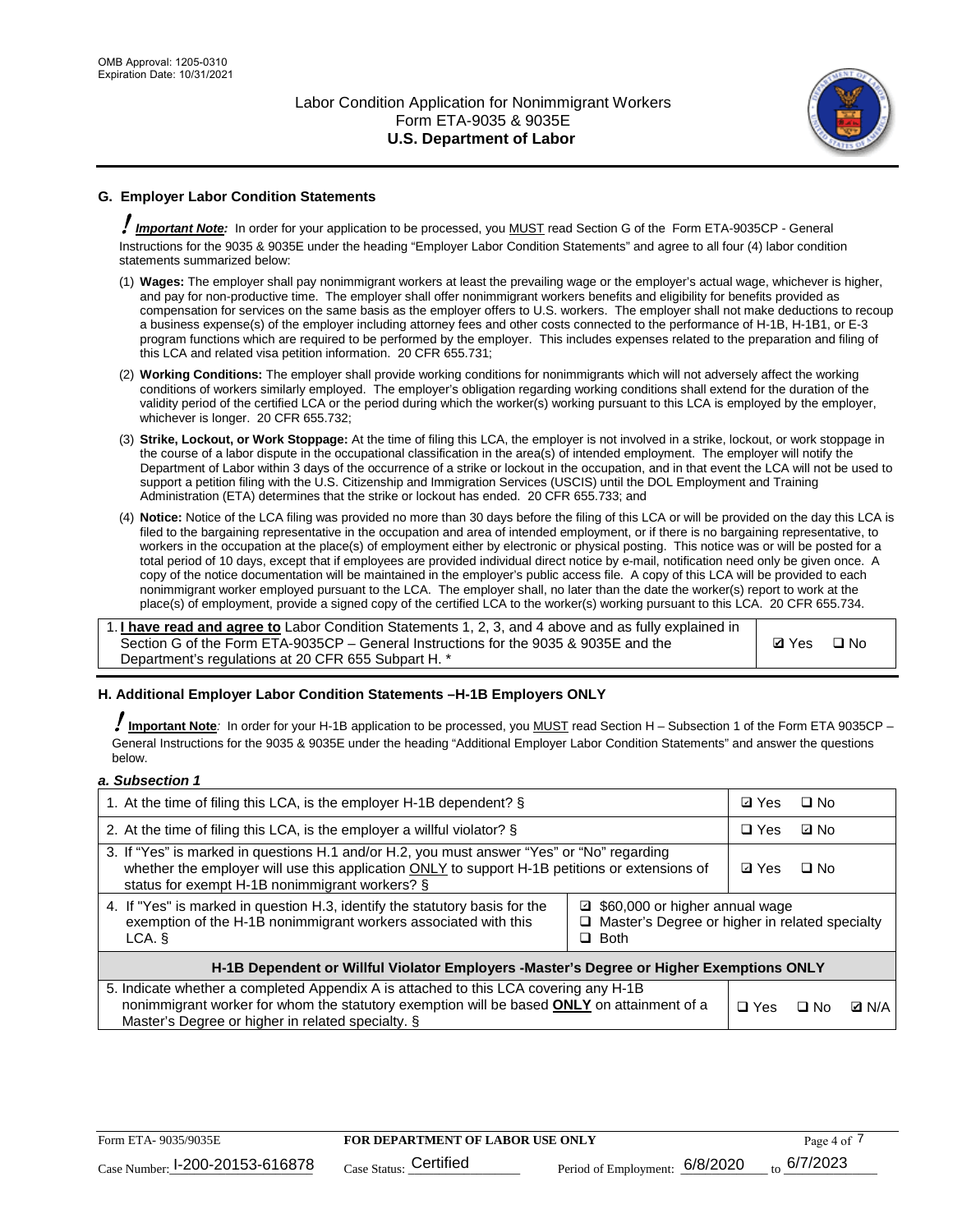

**If you marked "Yes" to questions H.a.1 (H-1B dependent) and/or H.a.2 (H-1B willful violator) and "No" to question H.a.3 (exempt H-1B nonimmigrant workers), you MUST read Section H – Subsection 2 of the Form ETA 9035CP – General Instructions for the 9035 & 9035E under the heading "Additional Employer Labor Condition Statements" and indicate your agreement to all three (3) additional statements summarized below.**

### *b. Subsection 2*

- A. **Displacement:** An H-1B dependent or willful violator employer is prohibited from displacing a U.S. worker in its own workforce within the period beginning 90 days before and ending 90 days after the date of filing of the visa petition. 20 CFR 655.738(c);
- B. **Secondary Displacement:** An H-1B dependent or willful violator employer is prohibited from placing an H-1B nonimmigrant worker(s) with another/secondary employer where there are indicia of an employment relationship between the nonimmigrant worker(s) and that other/secondary employer (thus possibly affecting the jobs of U.S. workers employed by that other employer), unless and until the employer subject to this LCA makes the inquiries and/or receives the information set forth in 20 CFR 655.738(d)(5) concerning that other/secondary employer's displacement of similarly employed U.S. workers in its workforce within the period beginning 90 days before and ending 90 days after the date of such placement. 20 CFR 655.738(d). Even if the required inquiry of the secondary employer is made, the H-1B dependent or willful violator employer will be subject to a finding of a violation of the secondary displacement prohibition if the secondary employer, in fact, displaces any U.S. worker(s) during the applicable time period; and
- C. **Recruitment and Hiring:** Prior to filing this LCA or any petition or request for extension of status for nonimmigrant worker(s) supported by this LCA, the H-1B dependent or willful violator employer must take good faith steps to recruit U.S. workers for the job(s) using procedures that meet industry-wide standards and offer compensation that is at least as great as the required wage to be paid to the nonimmigrant worker(s) pursuant to 20 CFR 655.731(a). The employer must offer the job(s) to any U.S. worker who applies and is equally or better qualified for the job than the nonimmigrant worker. 20 CFR 655.739.

| 6. I have read and agree to Additional Employer Labor Condition Statements A, B, and C above and |       |           |
|--------------------------------------------------------------------------------------------------|-------|-----------|
| as fully explained in Section H – Subsections 1 and 2 of the Form ETA 9035CP – General           | □ Yes | $\Box$ No |
| Instructions for the 9035 & 9035E and the Department's regulations at 20 CFR 655 Subpart H. §    |       |           |

## **I. Public Disclosure Information**

! **Important Note***:* You must select one or both of the options listed in this Section.

|  | 1. Public disclosure information in the United States will be kept at: * |  |  |  |
|--|--------------------------------------------------------------------------|--|--|--|
|  |                                                                          |  |  |  |

**sqrt** Employer's principal place of business □ Place of employment

## **J. Notice of Obligations**

A. Upon receipt of the certified LCA, the employer must take the following actions:

- o Print and sign a hard copy of the LCA if filing electronically (20 CFR 655.730(c)(3));<br>
Maintain the original signed and certified LCA in the employer's files (20 CFR 655.7
- Maintain the original signed and certified LCA in the employer's files (20 CFR 655.705(c)(2); 20 CFR 655.730(c)(3); and 20 CFR 655.760); and
- o Make a copy of the LCA, as well as necessary supporting documentation required by the Department of Labor regulations, available for public examination in a public access file at the employer's principal place of business in the U.S. or at the place of employment within one working day after the date on which the LCA is filed with the Department of Labor (20 CFR 655.705(c)(2) and 20 CFR 655.760).
- B. The employer must develop sufficient documentation to meet its burden of proof with respect to the validity of the statements made in its LCA and the accuracy of information provided, in the event that such statement or information is challenged (20 CFR 655.705(c)(5) and 20 CFR 655.700(d)(4)(iv)).
- C. The employer must make this LCA, supporting documentation, and other records available to officials of the Department of Labor upon request during any investigation under the Immigration and Nationality Act (20 CFR 655.760 and 20 CFR Subpart I).

*I declare under penalty of perjury that I have read and reviewed this application and that to the best of my knowledge, the*  information contained therein is true and accurate. I understand that to knowingly furnish materially false information in the *preparation of this form and any supplement thereto or to aid, abet, or counsel another to do so is a federal offense punishable by fines, imprisonment, or both (18 U.S.C. 2, 1001,1546,1621).*

| Vidyadharan                                                            | Saniav           |  |
|------------------------------------------------------------------------|------------------|--|
| 4. Hiring or designated official title *<br><b>Chief Legal Officer</b> |                  |  |
| 5. Signature *                                                         | 6. Date signed * |  |
|                                                                        |                  |  |

| Form ETA-9035/9035E             | <b>FOR DEPARTMENT OF LABOR USE ONLY</b> | Page 5 of $\overline{7}$       |                         |
|---------------------------------|-----------------------------------------|--------------------------------|-------------------------|
| Case Number: 1-200-20153-616878 | Case Status: Certified                  | Period of Employment: 6/8/2020 | $_{\text{to}}$ 6/7/2023 |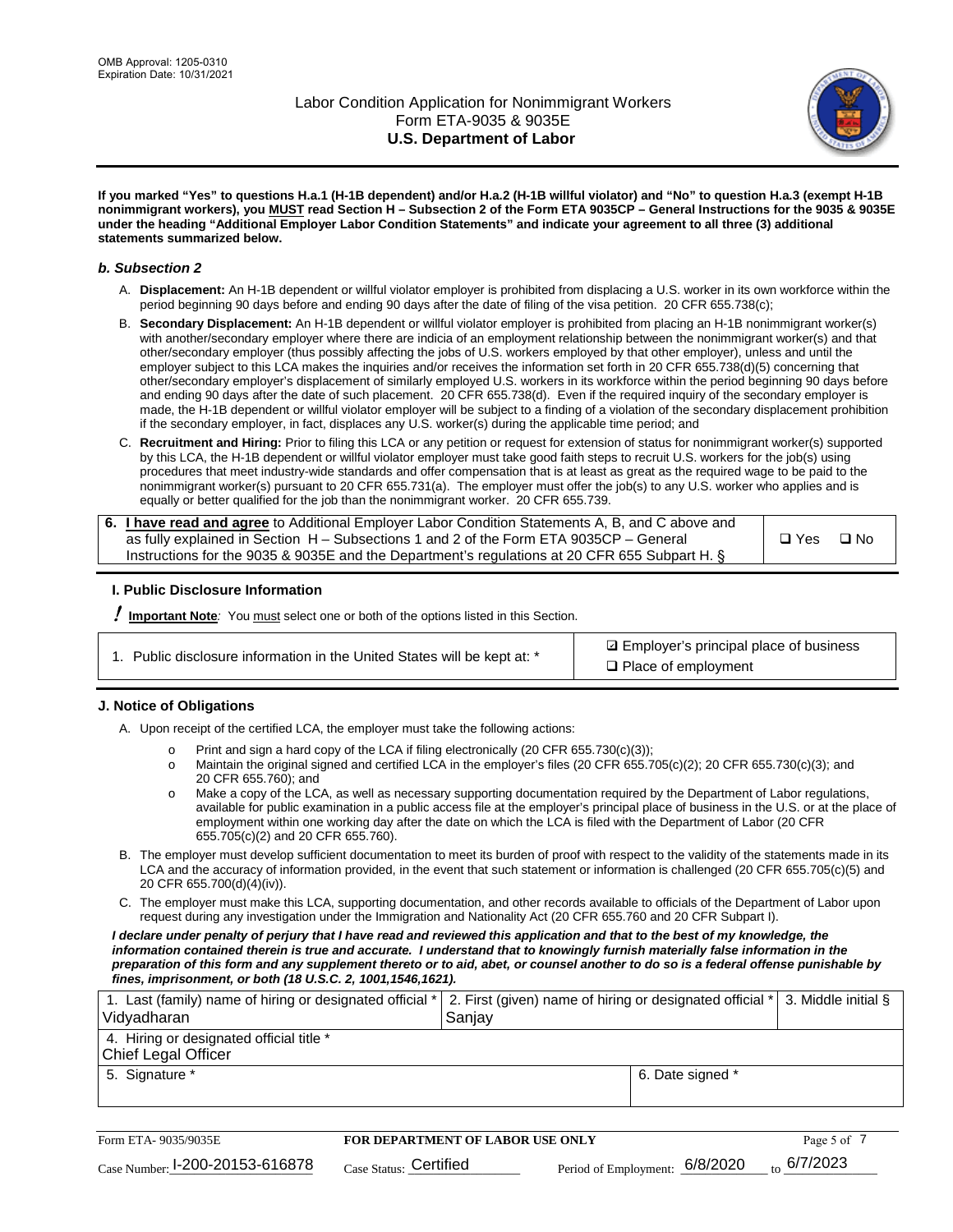

## **K. LCA Preparer**

**Important Note**: Complete this section if the preparer of this LCA is a person other than the one identified in either Section D (employer point of contact) or E (attorney or agent) of this application.

| 1. Last (family) name $\S$                    | 2. First (given) name § | 3. Middle initial |
|-----------------------------------------------|-------------------------|-------------------|
| Complido                                      | Marilou                 |                   |
| 4. Firm/Business name $\S$                    |                         |                   |
| Marlabs, Inc.                                 |                         |                   |
| 5. E-Mail address $\S$<br>marilou@marlabs.com |                         |                   |

## **L. U.S. Government Agency Use (ONLY)**

By virtue of the signature below, the Department of Labor hereby acknowledges the following:

| This certification is valid from $6/8/2020$                                                                 | to 6/7/2023                      |
|-------------------------------------------------------------------------------------------------------------|----------------------------------|
| Certifying Officer                                                                                          | 6/8/2020                         |
| Department of Labor, Office of Foreign Labor Certification                                                  | Certification Date (date signed) |
| I-200-20153-616878                                                                                          | Certified                        |
| Case number                                                                                                 | Case Status                      |
| The Department of Labor is not the guarantor of the accuracy, truthfulness, or adequacy of a certified LCA. |                                  |

## **M. Signature Notification and Complaints**

The signatures and dates signed on this form will not be filled out when electronically submitting to the Department of Labor for processing, but **MUST** be complete when submitting non-electronically. If the application is submitted electronically, any resulting certification **MUST** be signed *immediately upon receipt* from DOL before it can be submitted to USCIS for final processing.

Complaints alleging misrepresentation of material facts in the LCA and/or failure to comply with the terms of the LCA may be filed using the WH-4 Form with any office of the Wage and Hour Division, U.S. Department of Labor. A listing of the Wage and Hour Division offices can be obtained at www.dol.gov/whd. Complaints alleging failure to offer employment to an equally or better qualified U.S. worker, or an employer's misrepresentation regarding such offer(s) of employment, may be filed with the U.S. Department of Justice, Civil Rights Division, Immigrant and Employee Rights Section, 950 Pennsylvania Avenue, NW, # IER, NYA 9000, Washington, DC, 20530, and additional information can be obtained at www.justice.gov. Please note that complaints should be filed with the Civil Rights Division, Immigrant and Employee Rights Section at the Department of Justice only if the violation is by an employer who is H-1B dependent or a willful violator as defined in 20 CFR 655.710(b) and 655.734(a)(1)(ii).

## **N. OMB Paperwork Reduction Act** *(1205-0310)*

These reporting instructions have been approved under the Paperwork Reduction Act of 1995. Persons are not required to respond to this collection of information unless it displays a currently valid OMB control number. Your response is required to receive the benefit of consideration of your application. (Immigration and Nationality Act, Section 212(n) and (t) and 214(c)). Public reporting burden for this collection of information, which is to assist with program management and to meet Congressional and statutory requirements, is estimated to average 75 minutes per response, including the time to review instructions, search existing data sources, gather and maintain the data needed, and complete and review the collection of information.

Send comments regarding this burden estimate or any other aspect of this collection of information, including suggestions for reducing this burden, to the U.S. Department of Labor, Employment and Training Administration, Office of Foreign Labor Certification, 200 Constitution Ave., NW, Box PPII 12-200, Washington, DC, 20210. (Paperwork Reduction Project OMB 1205-0310.) **Do NOT send the completed application to this address.**

| Form ETA-9035/9035E             | <b>FOR DEPARTMENT OF LABOR USE ONLY</b> | Page 6 of 7                                    |  |
|---------------------------------|-----------------------------------------|------------------------------------------------|--|
| Case Number: 1-200-20153-616878 | Case Status: Certified                  | Period of Employment: $6/8/2020$ to $6/7/2023$ |  |